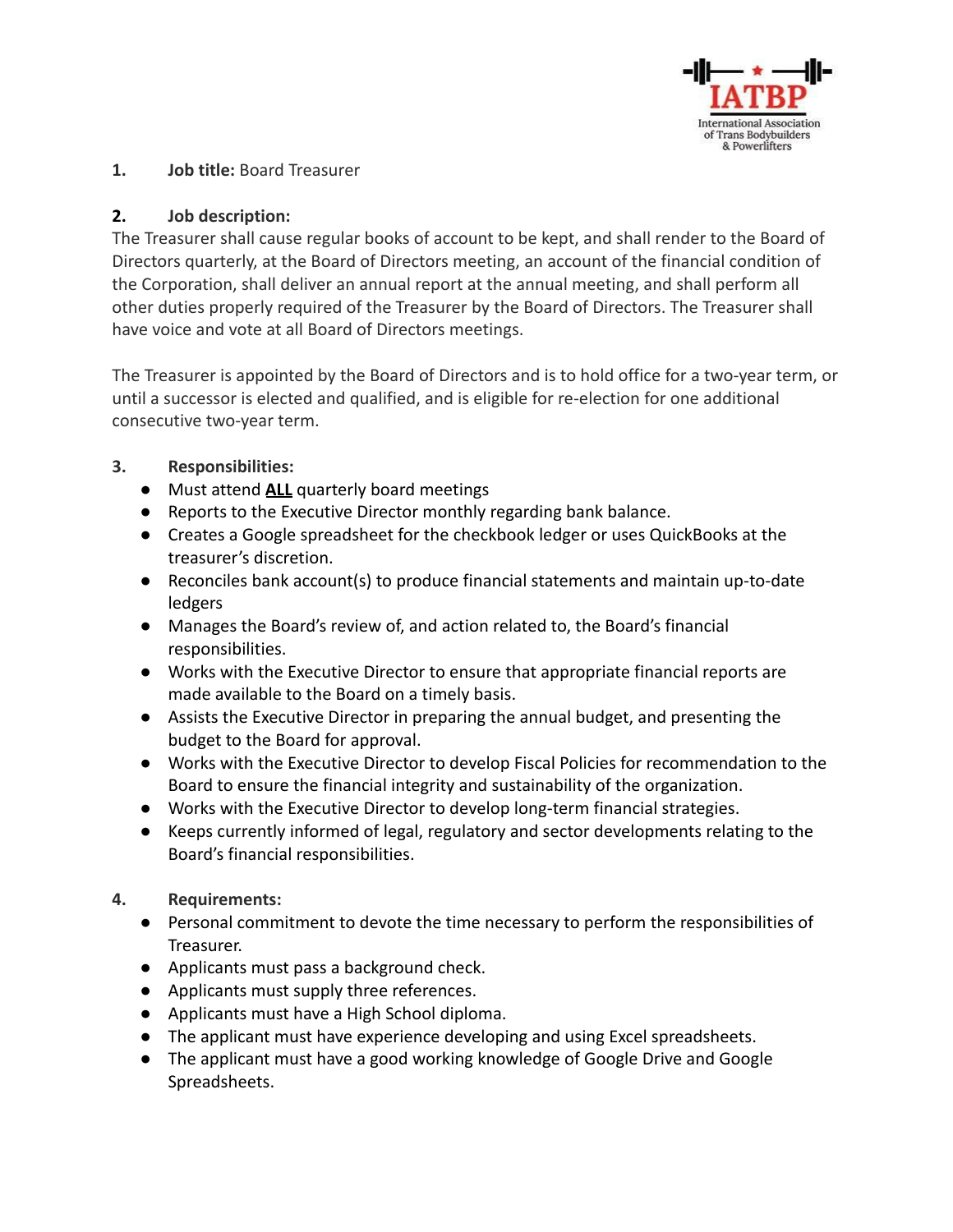

#### **5. Preferred Qualifications**

- Understanding of financial accounting for nonprofit organizations.
- **6. The company's mission**

Our goal is to provide a supportive place for trans people around the world to compete in bodybuilding and powerlifting, no matter where they are on the transgender or non-binary/gender non-conforming spectrum. Our mission is to create a safe space for transgender, non-binary, and gender non-conforming (TNBGNC) people to explore and express their identities in an inclusive environment.

#### **7. Provide compensation information**

The time commitment for this position is estimated at 3 hours per month. This is a volunteer position.

|  |  | <b>Application</b> |
|--|--|--------------------|
|--|--|--------------------|

Name:

Pronouns:

Email address:

Phone number:

Gender Identity: (Optional)

Mailing Address:

Send resume and cover letter by email only to **[contact@iatbp.org](mailto:contact@iatbp.org)** attention Bucky Motter, Executive Director.

No calls please. IATBP cannot return phone calls about the position and does not notify applicants of status except when an interview is granted.

*The International Association of Trans Bodybuilders and Powerlifters (IATBP) is committed to building and maintaining a board and staff that reflects the diverse community it represents.*